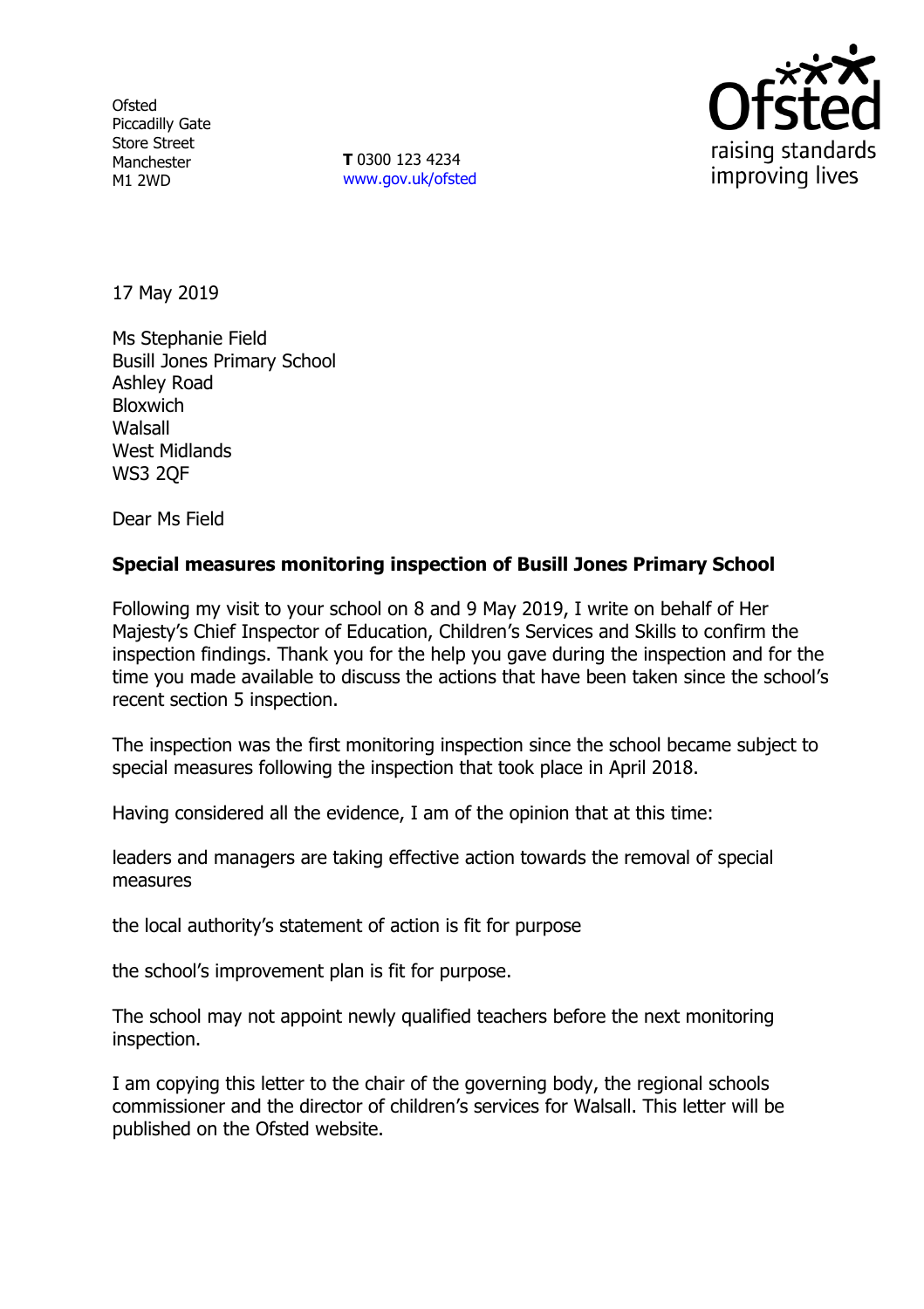

Yours sincerely

Jane Spilsbury **Her Majesty's Inspector**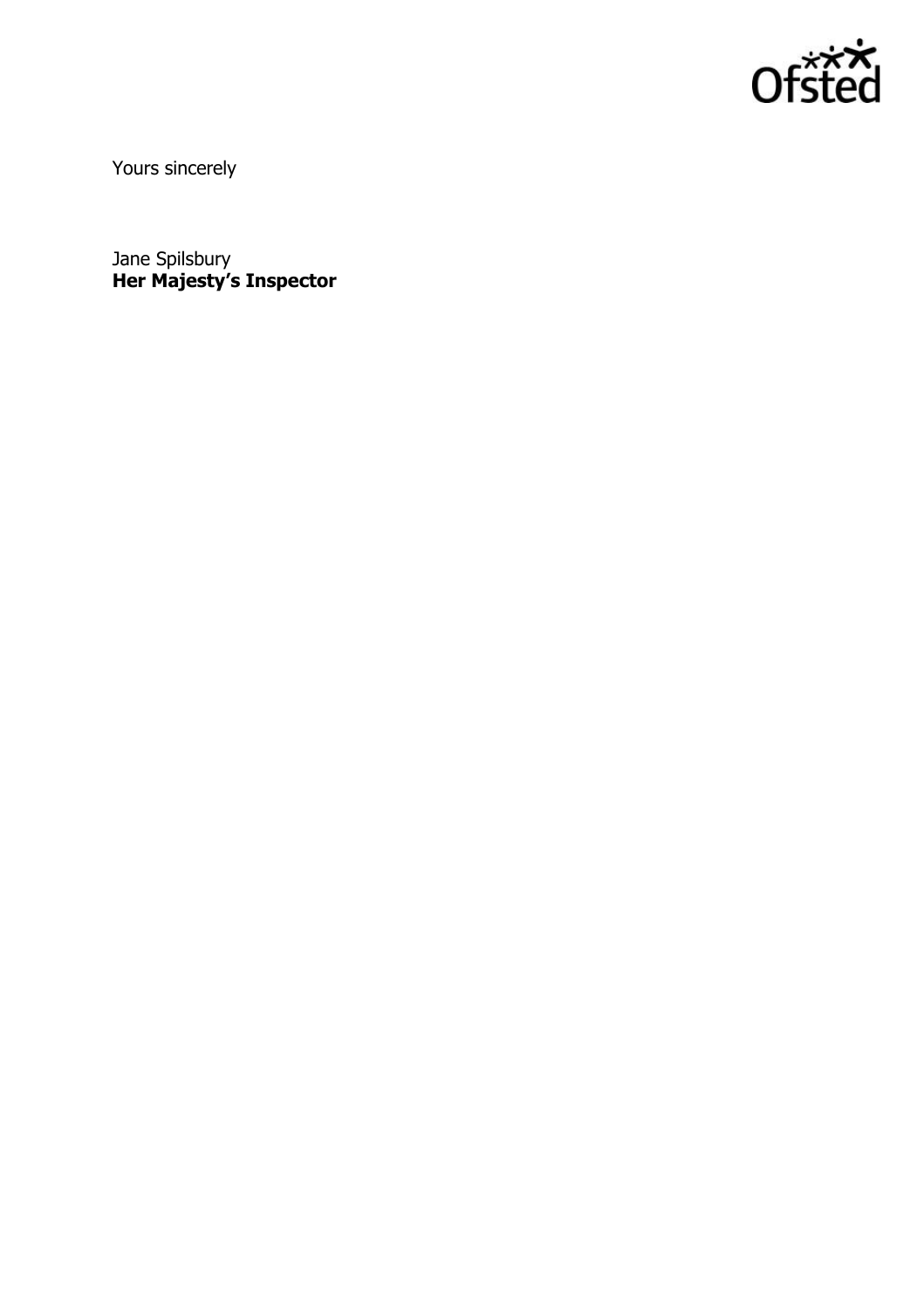

#### **Annex**

## **The areas for improvement identified during the inspection that took place in April 2018**

- Improve the leadership and management of the school by:
	- urgently reviewing the school's safeguarding practices so that systems and the grounds keep pupils safe, and statutory requirements for safeguarding are met
	- all leaders forming an accurate understanding of the school's performance to better inform their drive for improvement
	- $-$  speeding up the rate at which teaching improves by making accurate checks to identify precisely what teachers need to do better
	- ensuring that professional development opportunities for teachers are closely linked to their individual needs
	- improving the quality of learning tasks across the curriculum so that pupils gain a secure knowledge and understanding of what they learn
	- making sure that all governors fulfil their responsibilities, including  $\equiv$ systematically reviewing the school's performance to gain an accurate understanding of its strengths and weaknesses
	- ensuring that governors provide the right sort of challenge to senior leaders.
- Raise pupils' achievement by:
	- significantly accelerating pupils' progress in reading, writing and mathematics in key stages 1 and 2
	- accelerating the progress made by children in the early years so that more reach the standard necessary to be well prepared for the start of Year 1
	- speeding up the progress made by the most able pupils so that many more reach the higher standards in their work throughout the school
	- ensuring that disadvantaged pupils make much faster progress and reach standards closer to those reached by other pupils nationally.
- Improve the quality of teaching, learning and assessment by:
	- $-$  raising teachers' expectations of what pupils can achieve
	- $-$  ensuring that time is better used in lessons
	- moving pupils on to harder tasks much more quickly and when they have a secure grasp of their learning
	- making sure the work set for the most able pupils is hard enough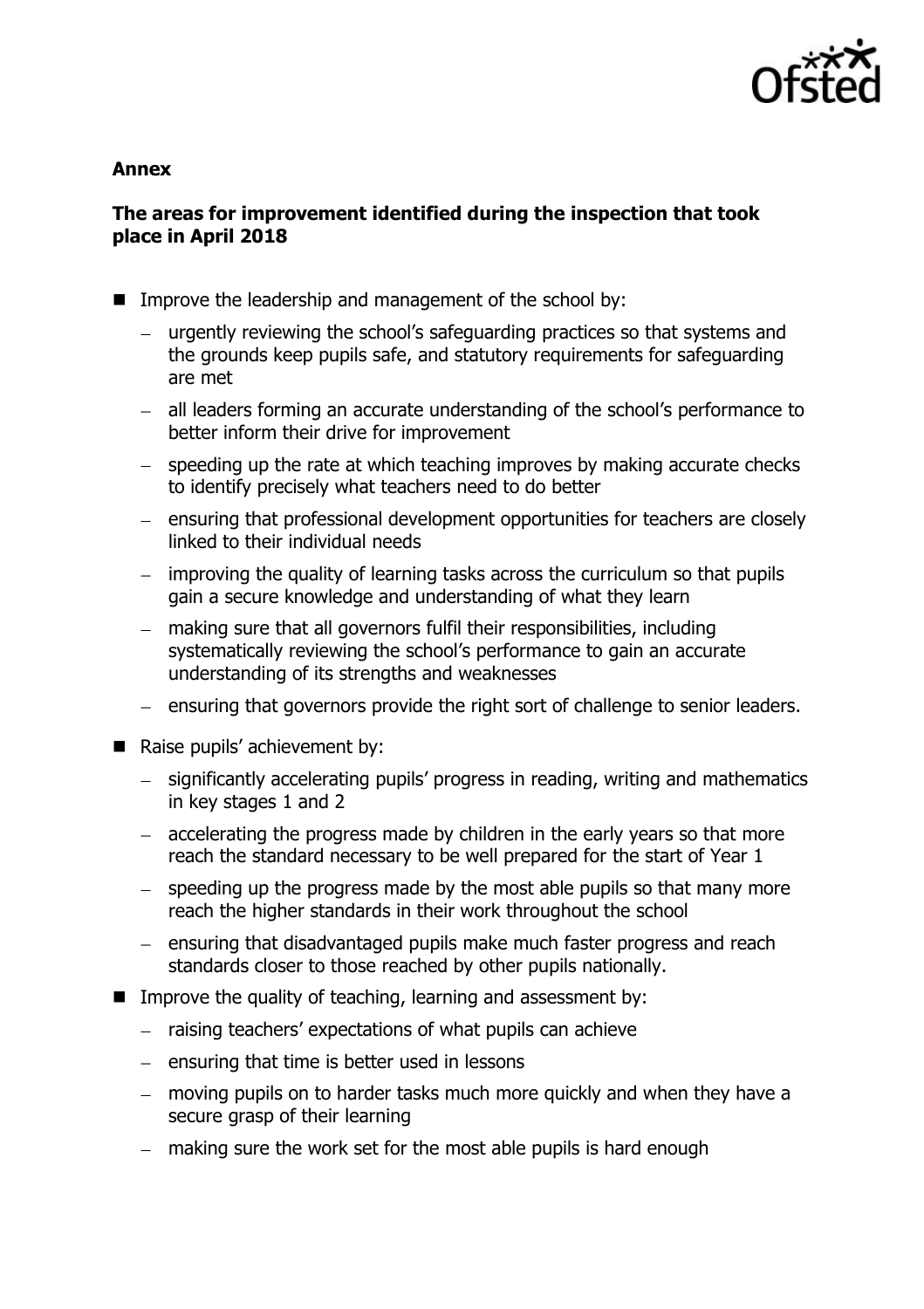

- making accurate assessments of pupils' achievements
- teachers consistently ensuring that lessons capture pupils' interest and guiding pupils back to their work when they become distracted
- providing pupils with opportunities to read a wider range of more-challenging  $\frac{1}{2}$ texts, ensuring that phonics teaching is of a consistently high standard, and strengthening the teaching of higher-order comprehension skills, particularly in key stage 2
- providing opportunities for pupils to practise their writing skills in different subjects and teaching the skills pupils need to improve their writing
- $-$  ensuring that most pupils work securely at the standard expected for their age in mathematics and have opportunities to deepen their understanding through reasoning and problem-solving tasks.
- **IMPROVE pupils' personal development by:** 
	- significantly raising pupils' attendance and reducing the high number of  $$ pupils who are frequently absent from school
	- reducing the very high level of absences for disadvantaged pupils and those who have SEN and/or disabilities
	- deepening pupils' understanding of cultures other than their own.

An external review of governance should be undertaken in order to assess how this aspect of leadership and management may be improved.

An external review of the school's use of the pupil premium should be undertaken in order to assess how this aspect of leadership and management may be improved.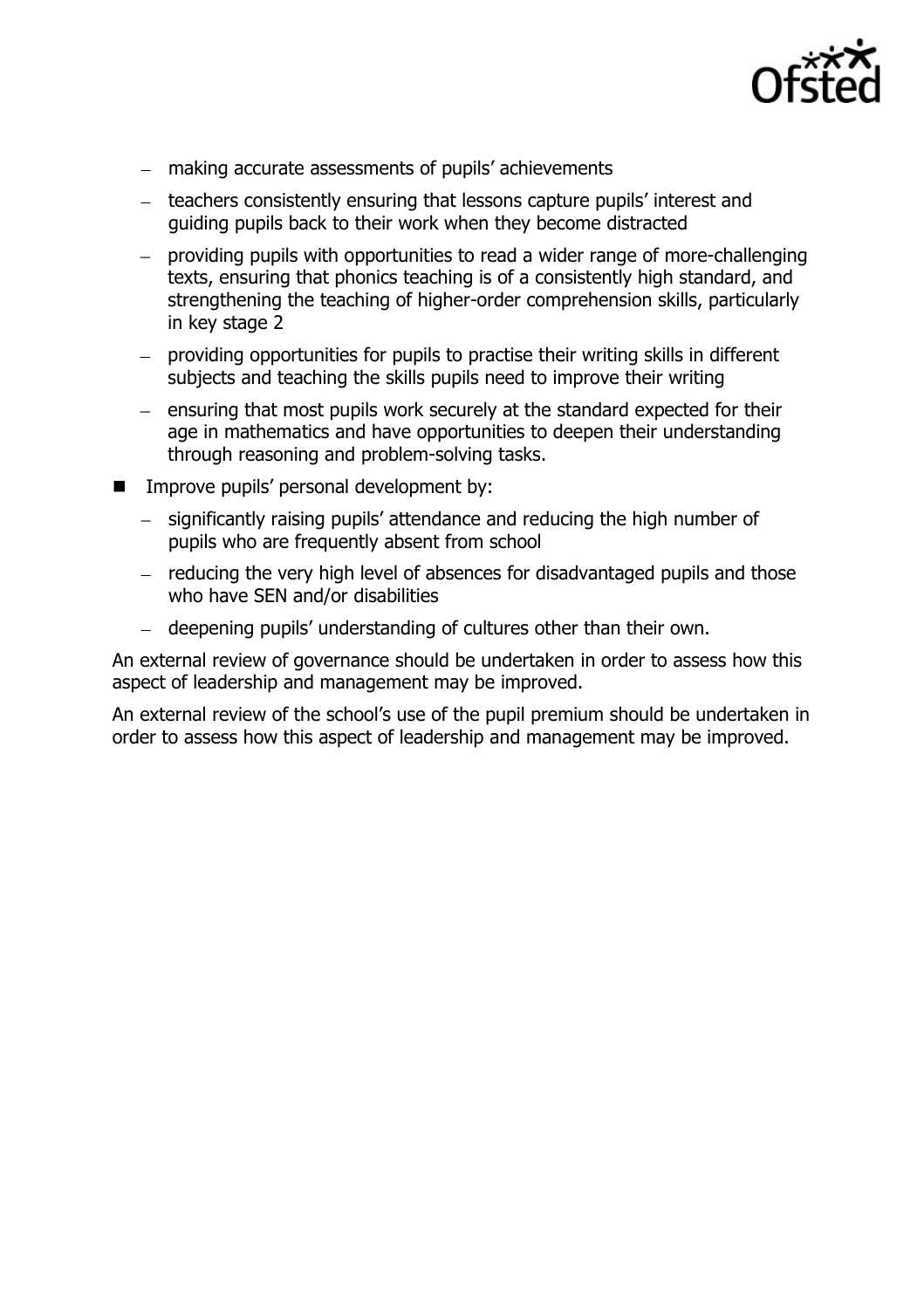

# **Report on the first monitoring inspection on 8 to 9 May 2019**

# **Evidence**

The inspector met with the interim headteacher, senior leaders, the executive headteacher, the chief executive officer (CEO) of SHINE Academies, and the chair of the governing body and another governor, both of whom are also local authority officers.

The inspector observed lessons and looked at pupils' books jointly with senior leaders. A range of documents was considered, including the school's improvement plan, the external review of the school's use of the pupil premium, an external review of leadership and management, minutes of governing body meetings, records of leaders' checks on the quality of teaching, and the school's information about current pupils' progress and attainment. The single central record of checks made on staff was also reviewed.

The inspector talked to pupils in lessons, in the playground and the dining hall and met with a small group of pupils. Parents' views were gathered at the beginning of the day and the inspector met with two parents individually.

# **Context**

Since the section 5 inspection in April 2018, there have been numerous changes to staffing. Following the inspection, an academy order was issued by the Secretary of State for Education and SHINE Academies was proposed as the sponsor. In July 2018, the previous headteacher left the school and staff from SHINE Academies started to work with the school in September 2018. An interim headteacher was appointed from another school in the multi-academy trust (MAT).

Between April and September 2018, very little progress was made against the areas for improvement identified at the last inspection. However, since September, the rate of improvement has accelerated. At the point at which the trust started to support the school, there were nine supply teachers covering the majority of the classes. The interim headteacher, with the support of the executive headteacher, the CEO and chief operating officer (COO) of the trust, has worked tirelessly to recruit permanent teachers. There are now only three supply teachers employed by the school. All other classes have permanent teachers and two additional teachers have been appointed to start in September 2019.

There has been further turbulence in the governance of the school. At the beginning of the autumn term 2018, all members of the governing body resigned. Walsall local authority formed a new governing body consisting of two local authority officers and the CEO and the COO of SHINE Academies. As a result of significant delays, the school is still in the process of an academy conversion.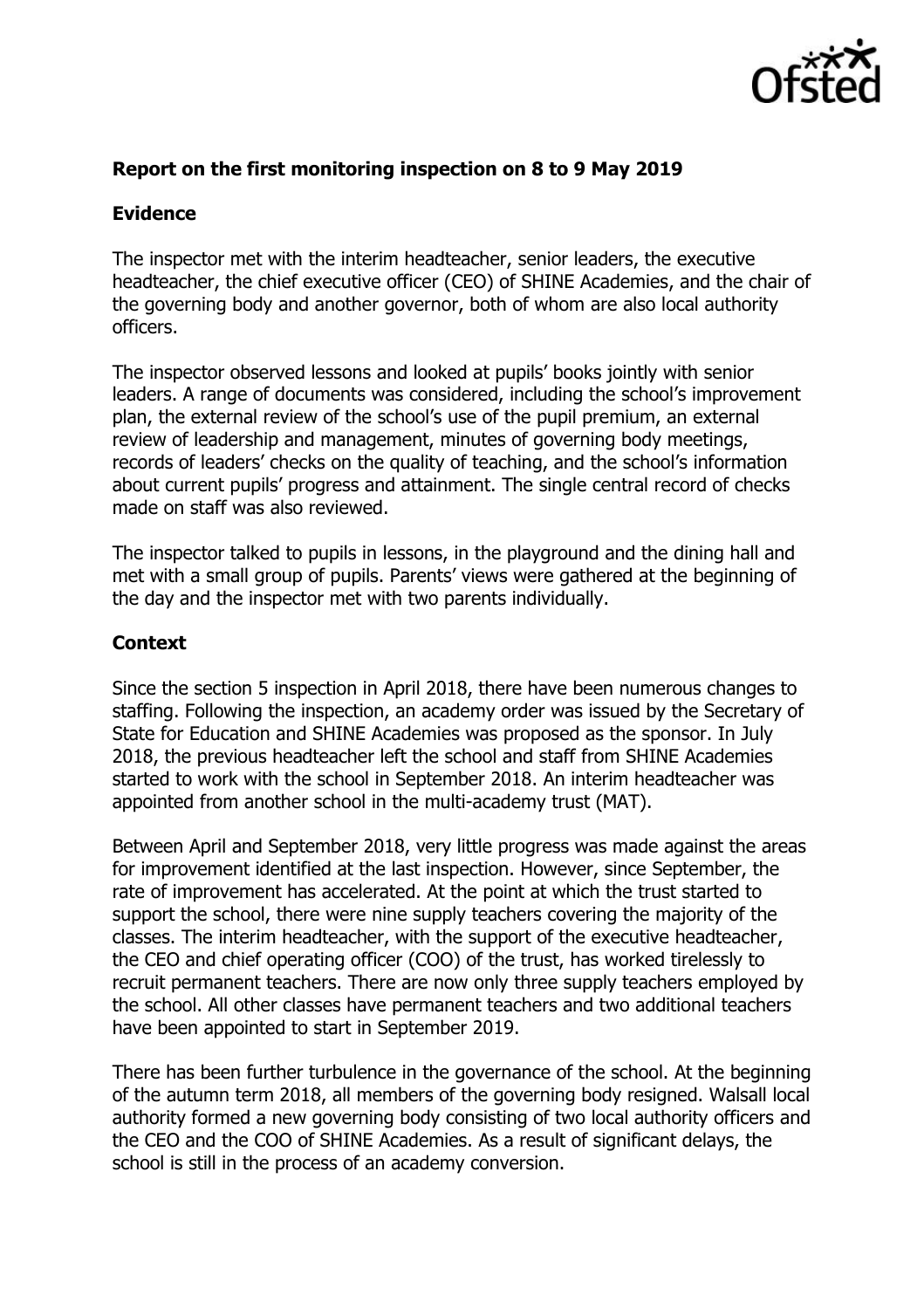

### **The effectiveness of leadership and management**

Despite the considerable challenges, the interim headteacher and leaders from the trust are tackling many of the weaknesses identified at the school's previous inspection. They have systematically identified what needs to happen to bring about the necessary improvements. New leaders have an accurate view of the school. They agree with the judgements in the previous inspection report. When they took over the school, staff morale was at an all-time low. Now, with many new teachers, all staff are on board with the improvement journey.

Leaders' evaluation of the quality of education and the school improvement plan now represent an accurate view of the school. The actions set out in the plan are bringing about rapid improvements to teaching and there are signs that pupils are starting to make much stronger progress. The review of the school's use of pupil premium funding was carried out shortly after the previous inspection and identified accurately the shortcomings of previous spending decisions. Current spending decisions are based on robust evidence of what works to close the gap for disadvantaged pupils. It is too early to see evidence of impact of the new plans.

At the last inspection, safeguarding practices were ineffective. Procedures needed to be reviewed so that the systems and the grounds keep pupils safe and statutory requirements for safeguarding are met. Safeguarding practices have since been completely overhauled and procedures are now rigorous and robust. Concerns about pupils' welfare are raised promptly by staff and followed up by leaders. Cases are tracked rigorously, and detailed records are maintained. The site is more secure because the entrances are supervised at the beginning and end of the school day. All gates are locked during the school day.

The quality of teaching across the school is improving rapidly. With support from the trust, teachers have been recruited to fill vacancies and the majority of teaching staff are new to the school. Nevertheless, leaders have set out clear expectations and provided comprehensive training for all staff, including supply teachers, to improve their practice. This has included moderation of teachers' assessments in writing and mathematics across the schools in the MAT, good-practice visits, team teaching, joint planning and focused training.

The curriculum has been reviewed and additional, much-needed resources have been purchased, such as more-challenging reading books, a systematic phonics scheme and a new mathematics teaching scheme. In this way, teaching is becoming more consistent. Learning tasks across the curriculum are now more strategically planned to ensure that pupils develop secure knowledge and understanding in a wide range of subjects. However, this is not yet fully developed.

The governing body was originally established by the local authority as a short-term measure to facilitate the school's conversion to an academy. However, as this process has been delayed, this temporary solution has not been reviewed. The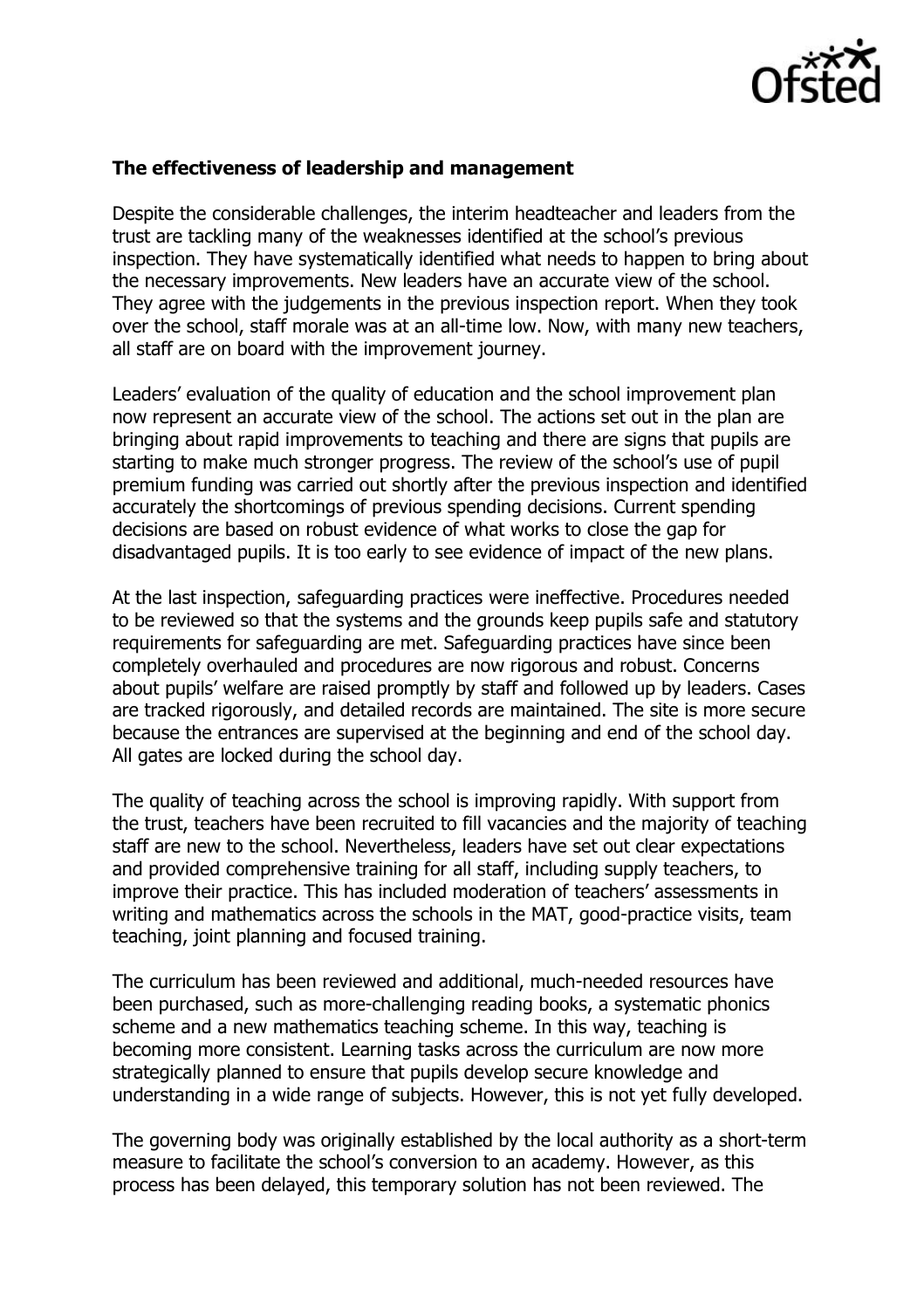

governance structure is not fit for purpose. Governors cannot hold leaders to account effectively because they are not impartial. Leaders are not effectively challenged.

# **Quality of Teaching, Learning and Assessment**

At the last inspection, leaders were asked to improve the quality of teaching, learning and assessment by raising teachers' expectations of what pupils can achieve. Teachers now have a better understanding of what pupils are expected to achieve by the end of each key stage. This is because many teachers are new to the school and have come from schools across the trust where these expectations are already firmly established. Leaders also ensure that teachers' subject knowledge improves through regular moderation exercises and more rigorous assessment processes. For example, teachers now use reading criteria to assess pupils' reading skills. This means that teachers' feedback to pupils is more focused and helps pupils understand how to improve their reading further.

Previously, teachers' assessments were not secure. Leaders have ensured that these are now more accurate. Leaders now have confidence in teachers' assessments. However, there are still inconsistencies in teaching. Teachers do not all ensure that time in lessons is used as productively as possible. The most able pupils are not given sufficiently challenging work by all teachers. When they finish their tasks and are ready to move on, there is sometimes a delay while they wait for the teacher to move them on. This means that learning time is still being lost for these pupils.

In most lessons, pupils are now engaged in their work because teachers design tasks that capture their imaginations. In the early years, for example, children spent the morning looking for the giant's clothes in the outdoor area. They talked excitedly about the story of 'Jack and the Beanstalk'. However, this excitement is not seen in all lessons across the school. In some lessons, pupils become disengaged because the work lacks challenge or because they need additional support to complete the tasks set.

Phonics teaching has been revised and is now much more systematic. Teachers' stronger subject knowledge helps them to assess pupils' learning more effectively. Pupils are grouped according to their stage of phonics skills development and these groups change according to pupils' needs. Well-established routines support pupils' learning in phonics sessions. Pupils apply their decoding skills well, with support from their teachers. They develop fluency with practice and repetition.

Pupils are now studying a broader range of more-challenging reading texts. Reading records show that pupils read often. The huge investment in reading books is paying off. Pupils are motivated to work their way through the reading bands.

Opportunities for pupils to practise writing skills are still variable, although there is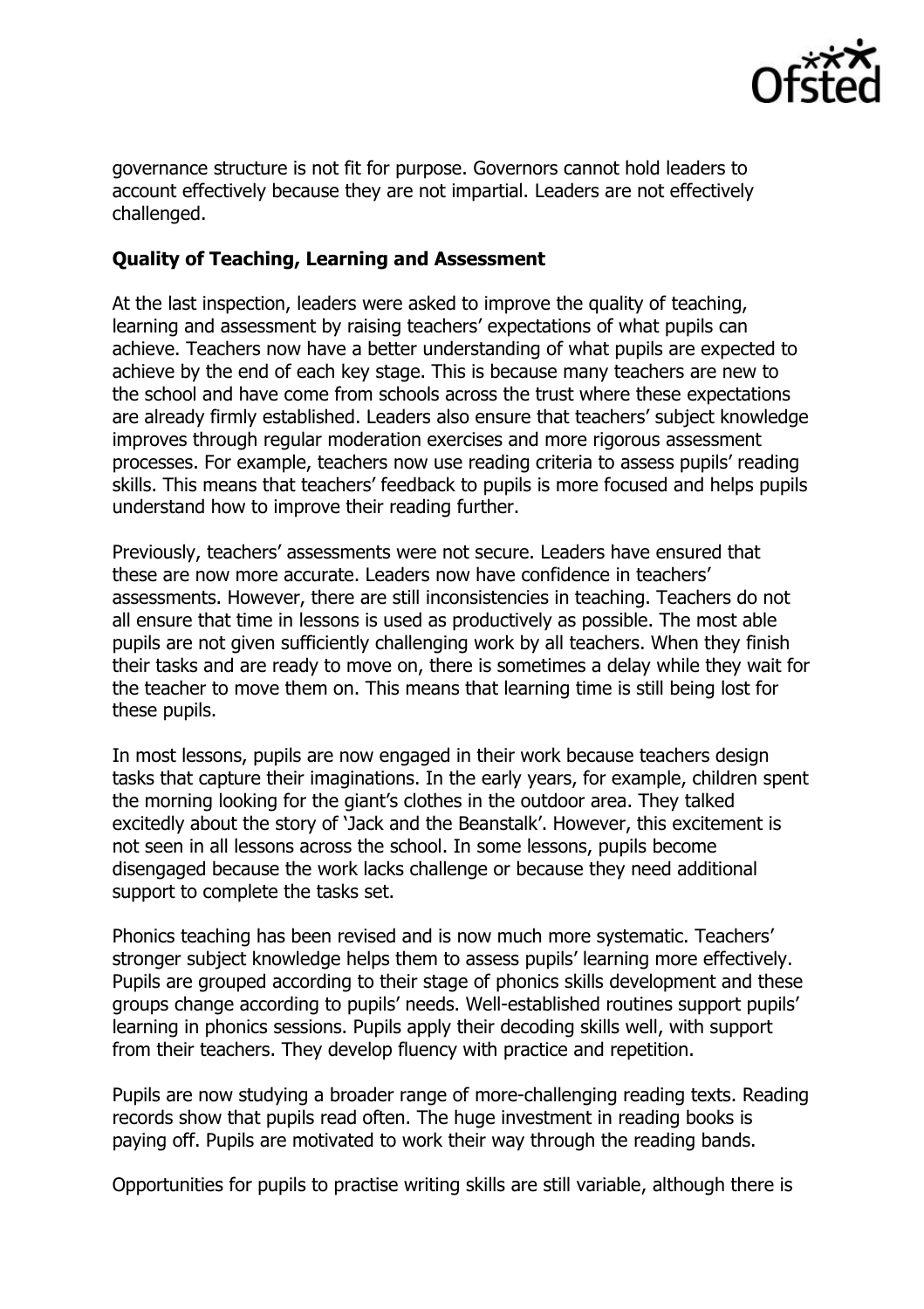

now an expectation that all pupils will write every week in response to the class text. Evidence in pupils' books shows that for most pupils, there are more opportunities for them to write in a variety of styles. However, pupils often make basic errors. They need to have even more opportunities to apply their skills in correct spelling, punctuation and grammar so that this becomes automatic.

In mathematics books, there is evidence that pupils now have more opportunities to apply their skills and consolidate their knowledge through reasoning and problemsolving tasks. Staff are more frequently asking pupils to prove their answers and explain their reasoning. However, some pupils are disadvantaged by their weak reading skills, which presents a barrier in solving word problems in mathematics. This is particularly the case for the older pupils, who still have gaps in their knowledge from previous poor provision.

In the early years, as a result of recent changes to leadership, children are starting to make stronger progress. Staff are now supported more effectively to direct children's learning and prompt their thinking by asking more-challenging questions. Staff in the early years have also received support to assess children's learning more effectively. Records of pupils' work are improving. Learning journeys show that children now have more opportunities for mark-making. The outdoor space has been refreshed and is now a more inviting resource for children to explore. However, this is still an area for further development.

## **Personal development, behaviour and welfare**

There is an improving picture in terms of pupils' attendance. Last year, attendance was well below the national average. It is now much closer to the national average. This has been achieved by staff working closely with parents to support them through challenges they may face. Relationships between staff and parents have improved considerably since September. Parents say they now feel welcomed into school. They are very appreciative of the support now being provided by staff.

Pupils now want to come to school because behaviour has improved, classes have stability in teaching and lessons are more engaging. The number of pupils who are persistently absent has reduced considerably. Pupils say that the new behaviour policy has made expectations much clearer. All pupils now know the consequences of poor behaviour. They say that children support each other more. They say that everyone is accepted and bullying rarely happens.

At the last inspection, leaders were asked to deepen pupils' understanding of cultures other than their own. Leaders have started to address this. Pupils learn about different faiths in religious education. Through the introduction of a new voting system, pupils are presented with moral and philosophical dilemmas which pupils discuss in class and then vote on. This supports pupils' personal development and welfare effectively. Other initiatives to deepen pupils' understanding of cultures other than their own are only just being introduced. For example, an art project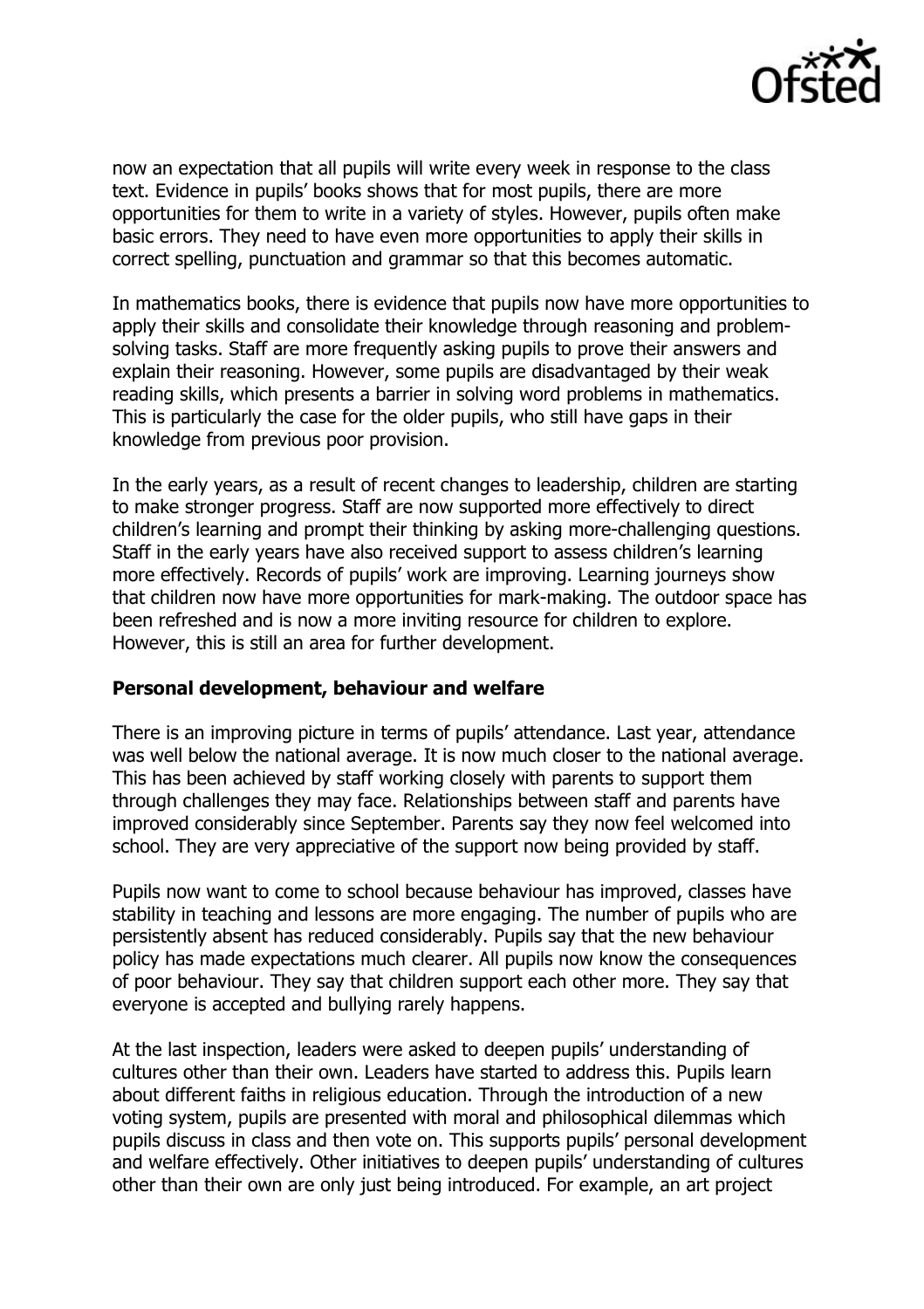![](_page_8_Picture_0.jpeg)

with another school with a more diverse ethnic mix of pupils is planned, which will culminate in an exhibition in the Walsall Art Gallery.

However, there is more to do to ensure that pupils develop a better understanding of the diverse cultures that exist in modern Britain. Leaders acknowledge that the forthcoming review of the curriculum will provide an opportunity to enhance this aspect of provision.

## **Outcomes for pupils**

Pupils' progress in 2018 at the end of key stage 2 in reading, writing and mathematics was broadly in line with the national averages. However, pupils' attainment at the end of key stages 1 and 2 was well below the national averages in all areas. The proportion of pupils achieving the expected standard in the phonics screening check was also well below the national average, as was the proportion of children achieving a good level of development in the early years.

Current teachers' assessments indicate that a higher proportion of pupils will achieve the expected standard in the phonics screening check this year. However, this is still likely to be significantly below the national average. Leaders acknowledge that the proportion of children achieving a good level of development by the end of the Reception class is unlikely to improve this year, because the improvements in provision have not had time to have a significant impact on children's learning.

In reading, writing and mathematics, the proportion of pupils likely to achieve the expected standard for their age by the end of key stage 1 and key stage 2 this year is likely to be significantly below the national averages once again. Progress is unlikely to improve for some time because, according to recent baseline assessments, previous assessments of pupils' prior attainment were insecure and represented a generous view of pupils' achievements. Disadvantaged pupils are achieving as well as other pupils in the school, but there is still some way to go before they close the gap with other pupils nationally. Despite this, there have been significant gains in some year groups, which demonstrate evidence of impact of leaders' work to improve the quality of teaching and learning. This is particularly the case in mathematics.

Work in pupils' books shows that current pupils' progress is patchy. A lack of consistency in the quality of teaching has had a negative impact on progress in many of the classes. This is because for many pupils gaps in their basic skills still need to be addressed before they can achieve the standard expected for their age by the end of the key stage. As a result of the historic lack of challenge for the most able pupils, very few pupils are working at the higher standard currently, particularly in mathematics.

## **External support**